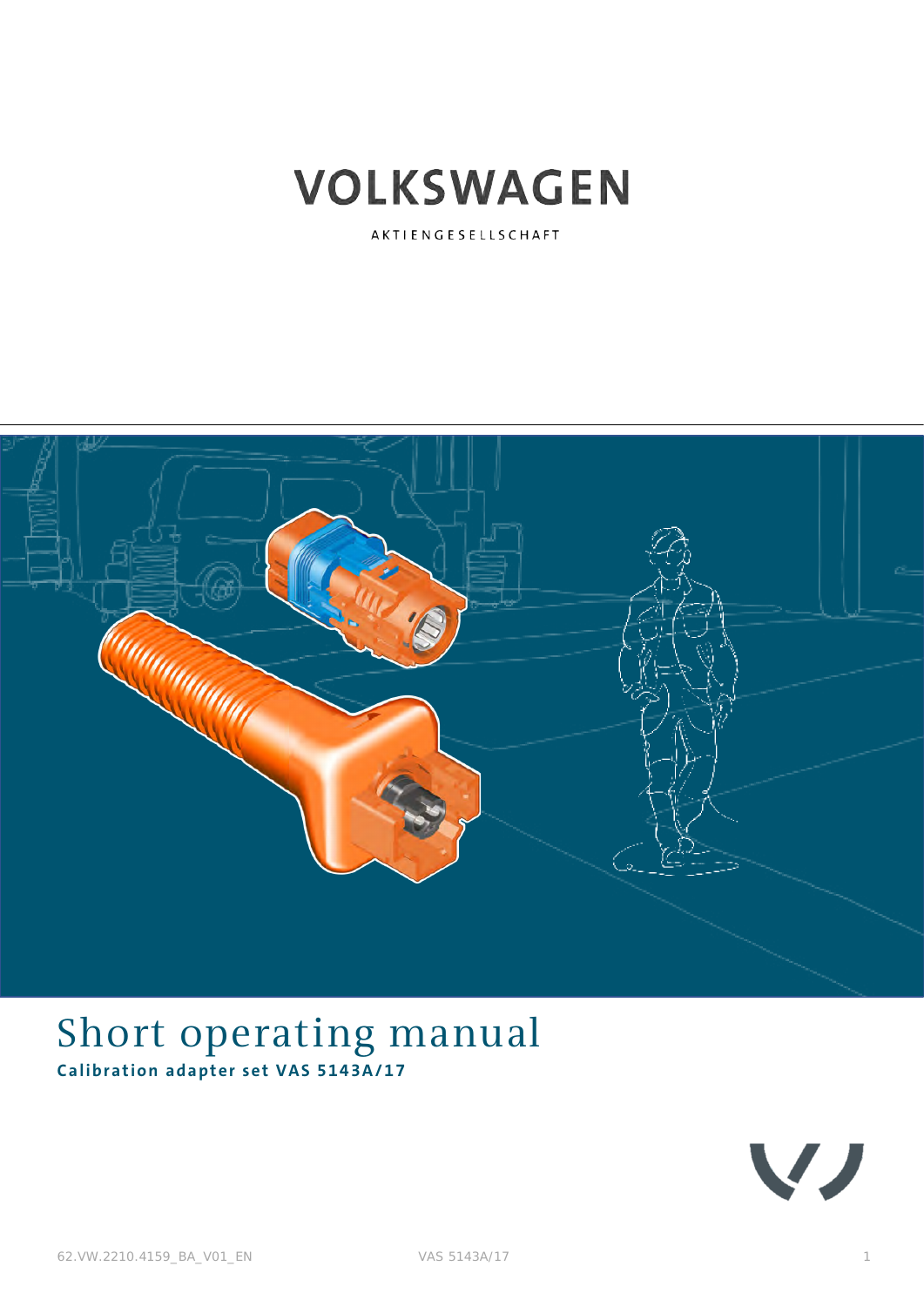| Revision        | Date       | Reason                                                                                                                                                    |  |
|-----------------|------------|-----------------------------------------------------------------------------------------------------------------------------------------------------------|--|
| V <sub>00</sub> | 08.02.2022 | First edition                                                                                                                                             |  |
| V <sub>01</sub> | 08.03.2022 | Chapter revision:<br>Symbols and connections<br>$\overline{\phantom{a}}$<br>Maintenance<br>$\blacksquare$<br>Storage and transportation<br>$\blacksquare$ |  |
|                 |            |                                                                                                                                                           |  |

### <span id="page-1-1"></span><span id="page-1-0"></span>Legal notice

| <b>Manufacturer</b> | Stodia GmbH<br>Battery & Diagnostics Technology<br>Im Freitagsmoor 45<br>38518 Gifhorn, Germany<br>Phone: +49 (0) 5373 92197-0<br>Fax: +49 (0) 5373 92197-88                                                                                                                                       |
|---------------------|----------------------------------------------------------------------------------------------------------------------------------------------------------------------------------------------------------------------------------------------------------------------------------------------------|
|                     | info@stodia.de<br>www.stodia.de                                                                                                                                                                                                                                                                    |
| Reproduction        | Reproduction or reprinting, whether in whole or in part, always requires the written permission of<br>the manufacturer.                                                                                                                                                                            |
| Copyright           | TRANSLATION OF THE ORIGINAL OPERATING MANUAL                                                                                                                                                                                                                                                       |
|                     | All rights reserved.                                                                                                                                                                                                                                                                               |
|                     | All text, images and graphics are subject to copyright and other intellectual property laws.                                                                                                                                                                                                       |
|                     | Copyright 2022 Stodia GmbH.                                                                                                                                                                                                                                                                        |
| Image sources       | Symbols for warnings, prohibitions, mandatory actions and standards are taken from publicly<br>accessible sources, such as the Internet. CAD product images and product photos are provided by the<br>manufacturer. Images showing the product in use are provided with a reference to the source. |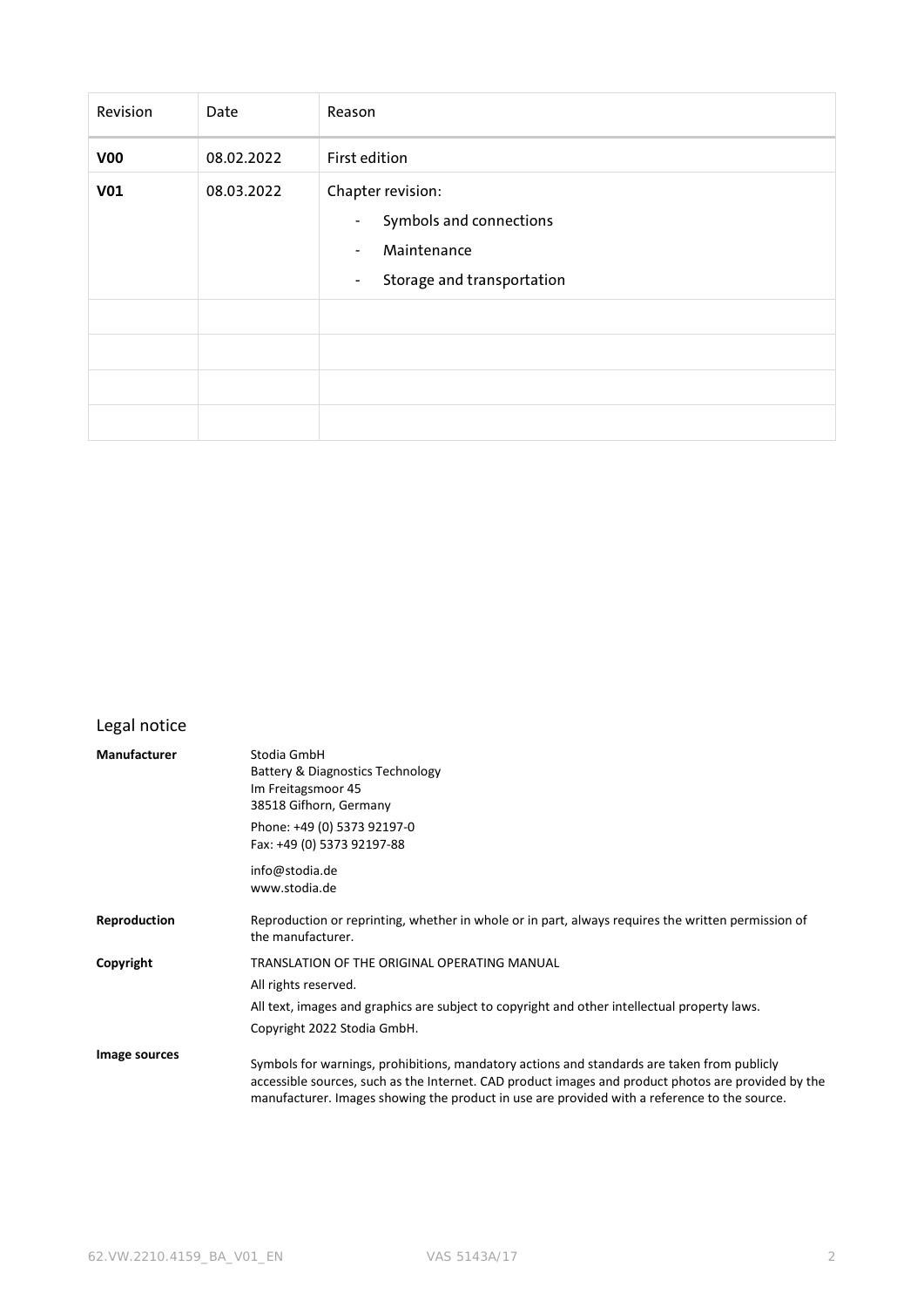## <span id="page-2-0"></span>**Contents**

| <b>LEGAL NOTICE</b>                           | 2  |
|-----------------------------------------------|----|
| <b>CONTENTS</b>                               | 3  |
| <b>INTRODUCTION</b>                           | 4  |
| Preliminary information                       | 4  |
| Validity of the declaration of conformity     | 4  |
| Manufacturer specifications                   | 4  |
| <b>Additional Documentation</b>               | 4  |
| <b>SAFETY</b>                                 | 5  |
| <b>Warning levels</b>                         | 5  |
| Intended use                                  | 5  |
| Requirements for the target group             | 6  |
| Duties of the operator                        | 6  |
| <b>PRODUCT DESCRIPTION</b>                    | 7  |
| Scope of delivery                             | 7  |
| Design                                        | 7  |
| Symbols and connections                       | 8  |
| Wiring diagram                                | 9  |
| Calibration adapter VAS 5143A/17-1            | 9  |
| Calibration adapter VAS 5143A/17-2            | 9  |
| Technical data                                | 10 |
| <b>OPERATION</b>                              | 11 |
| Startup                                       | 11 |
| Connecting calibration adapter VAS 5143A/17-1 | 11 |
| Connecting calibration adapter VAS 5143A/17-2 | 12 |
| Detaching the plug connections                | 12 |
| Cleaning                                      | 13 |
| Storage and transportation                    | 13 |
| Disposal                                      | 13 |
| Maintenance                                   | 13 |
| <b>HELP</b>                                   | 14 |
| Warranty                                      | 14 |
| Customer service                              | 14 |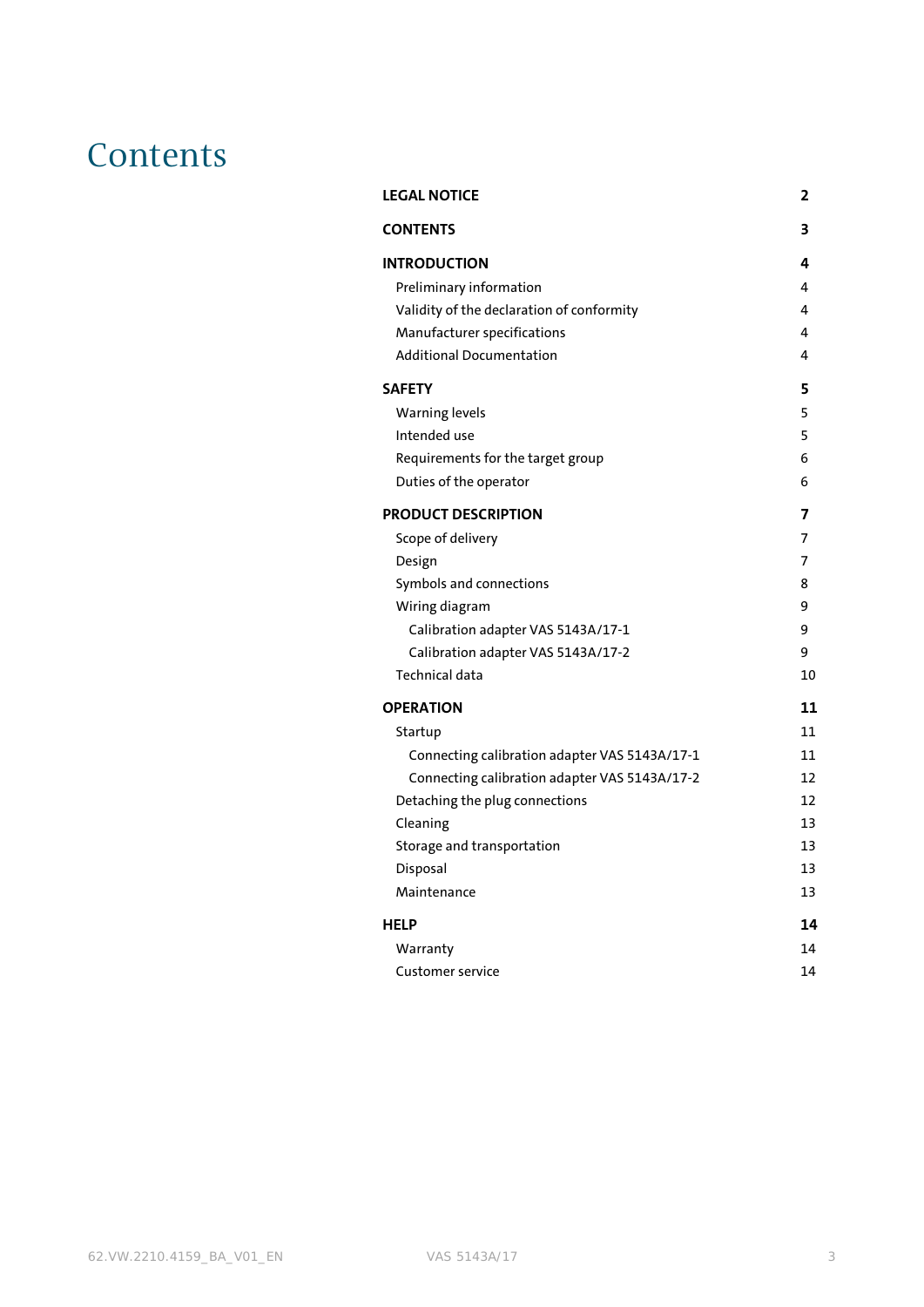## <span id="page-3-1"></span><span id="page-3-0"></span>Preliminary information

Read through this operating manual carefully before using the product.

The product is delivered with a USB stick containing the operating manual in various languages. You can find the current version and additional languages on our homepage.

The operating manual is an essential part of the product and must be kept together with the product. If you sell or transfer ownership of the product, the operating manual must be handed over to the new operator.

In addition to this operating manual, you must observe all relevant regulations for diagnostics or troubleshooting of intrinsically safe high-voltage systems in road vehicles. This includes but is not limited to: instructions for the vehicle manufacturer's diagnostics systems, company-specific safety requirements and the state of the art for working with high-voltage systems.

## <span id="page-3-2"></span>Validity of the declaration of conformity

The declaration of conformity applies to the product described in the operating manual. Any changes, modifications or extensions shall void the declaration of conformity and the risk assessment.

## <span id="page-3-3"></span>Manufacturer specifications



Since its founding, our company has focused on groundbreaking solutions for electromobility. Stodia GmbH develops and produces custom solutions for the automotive industry, the energy storage sector, repair shops and special vehicle fleets.

Our core products are innovative electrical storage systems, both stationary and mobile, which are essential technologies for advancing the energy revolution and energy autonomy. Stodia's portfolio also includes smart charging and battery technology, diagnostic systems, battery and cell management, and vehicle-wide measurement and diagnostic technology.

With experience in both software and hardware development, Stodia GmbH is your dependable partner at every production stage, from prototyping to series production.

## <span id="page-3-4"></span>Additional Documentation

In addition to this document, the following documentation is also included with the product:

• Operating manual "Calibration Device VAS 5143A", printed document AT7644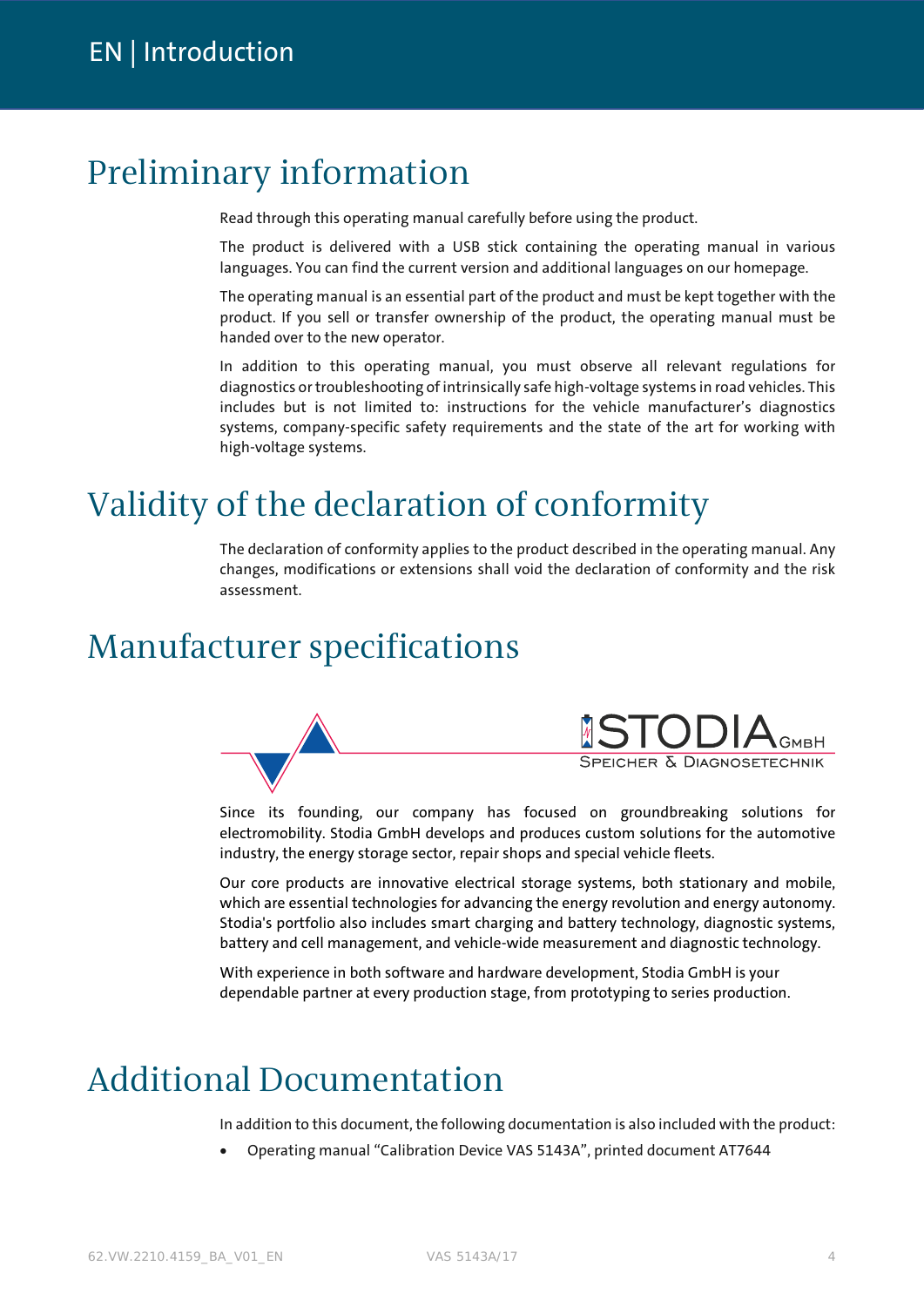### <span id="page-4-0"></span>[EN](#page-1-1) | Safety

This safety chapter provides information about the following:

- The warning levels contained in this operating manual
- Important safety instructions for the product
- Intended use of the product
- Requirements for the target group
- Duties of the operator

This operating manual is only valid for the following product:

Item number 22104159 Designation [Calibration adapter set VAS 5143A/17](#page-0-0)

## <span id="page-4-1"></span>Warning levels

This chapter provides information about the warning levels used in this operating manual.

#### **WARNING**

Failure to observe with the safety instructions CAN result in death or serious injury!

#### **CAUTION**

Failure to observe the safety instructions CAN result in minor physical injury!

## <span id="page-4-2"></span>Intended use

The intended use is described in the operating manual from AVL (see "Additional Documentation" section).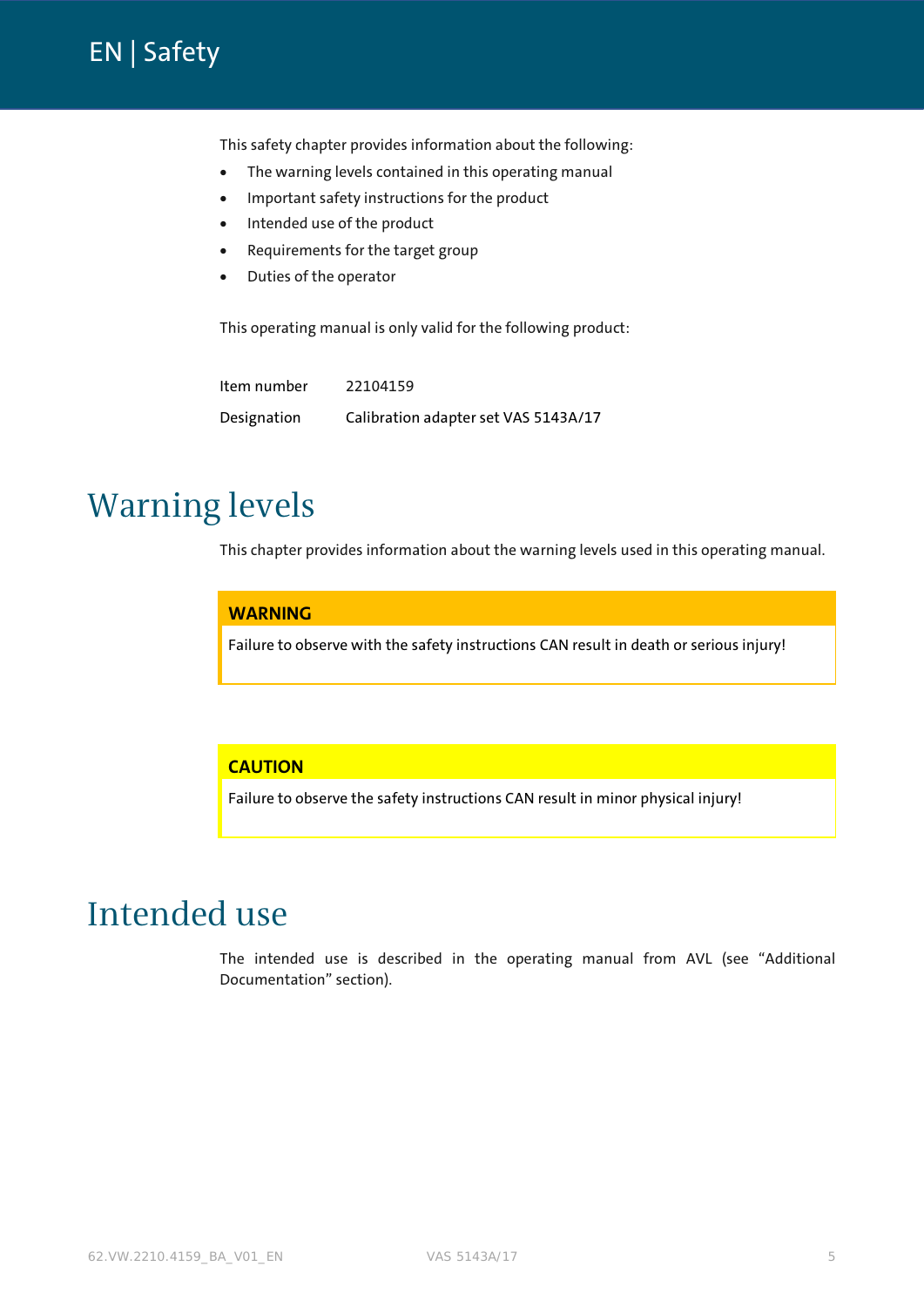## <span id="page-5-0"></span>Requirements for the target group

Only qualified personnel may work with this product!

In this operating manual, qualified personnel is defined as personnel meeting all requirements for working on high-voltage systems applicable in the country of operation, as defined by:

- Regulations applicable in the country of operation
- Qualification according to DGUV 200-005 level 2 or higher, or equivalent
- Specifications from the vehicle manufacturer and/or the operator.

At all times while using the product, staff must wear the personal protective equipment prescribed by the vehicle manufacturer for work on high-voltage systems.

## <span id="page-5-1"></span>Duties of the operator

The operator is responsible for ensuring that all staff working with the calibration set adapter fulfills the requirements for the target group.

Furthermore, the operator is responsible for ensuring the following:

- The calibration adapter set is always in perfect working order.
- The regular inspection intervals for the calibration adapter set are observed and recorded.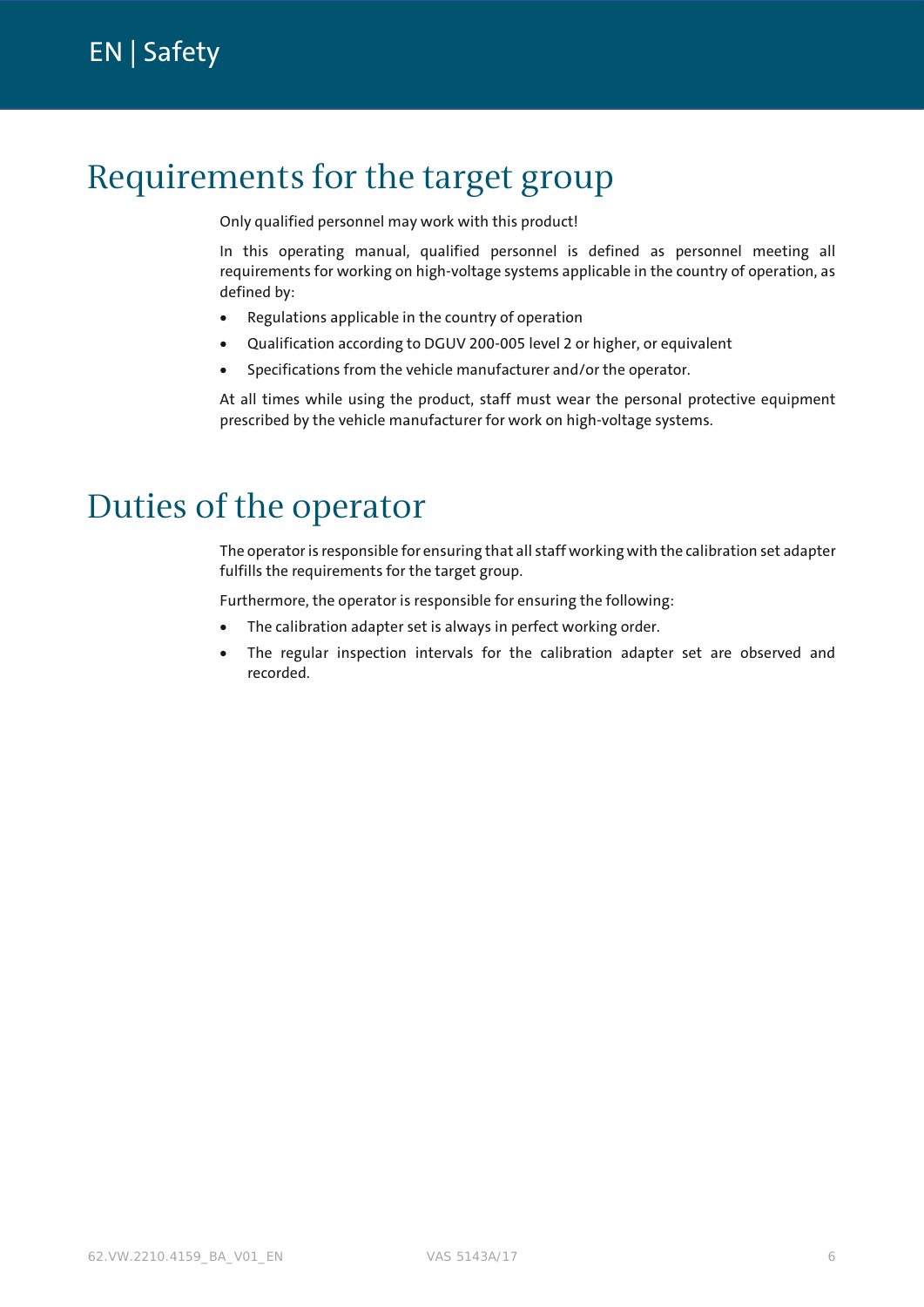## <span id="page-6-1"></span><span id="page-6-0"></span>Scope of delivery

Immediately check the condition of the product and the completeness of the delivery. If anything is missing or defective, please contact the manufacturer immediately.



- (1) Calibration adapter VAS 5143A/17-2
- (2) Calibration adapter VAS 5143A/17-1
- (3) USB stick with operating manual

## <span id="page-6-2"></span>Design

Product design:



- (4) Plug for high-voltage test adapter VAS 6558A/30
- (5) Plug for high-voltage test adapter VAS 6558A/30
- (6) Laboratory safety socket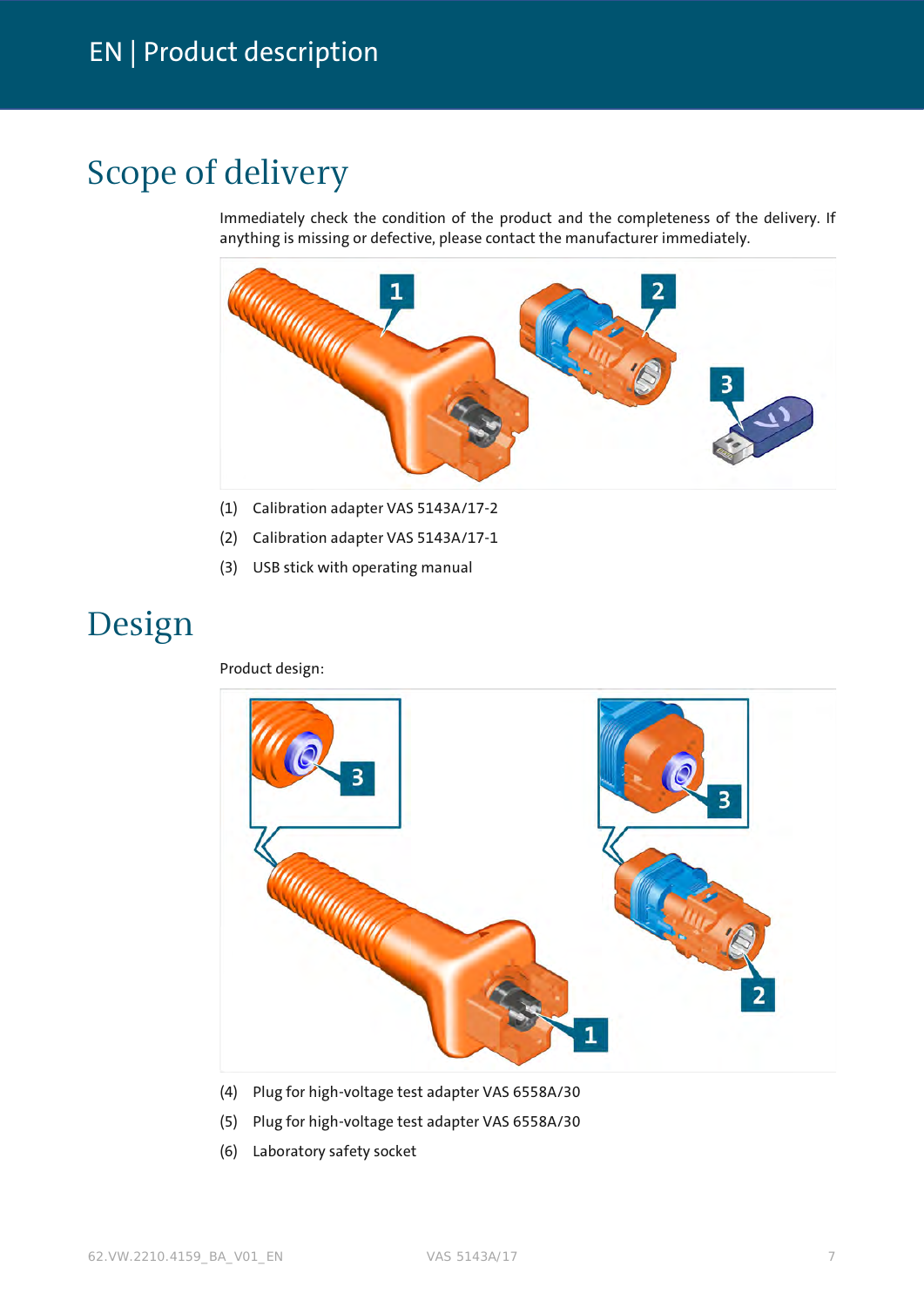# <span id="page-7-0"></span>Symbols and connections

The following symbols are shown on the product:

| <b>Symbol</b>                  | <b>Meaning</b>                                                                                                                             |
|--------------------------------|--------------------------------------------------------------------------------------------------------------------------------------------|
|                                | General warning symbols                                                                                                                    |
|                                | Read the operating manual.                                                                                                                 |
| <b>EX7786</b><br><b>EX7787</b> | The identification numbers are used to identify the assemblies at the supplier.                                                            |
|                                | The product must not be disposed of with household waste, but instead in compliance<br>with all current local disposal regulations.        |
| CE                             | The product complies with all applicable European regulations and has been subjected to<br>the prescribed conformity assessment procedure. |
| <b>UK</b><br>CA                | The product complies with all applicable British regulations and has been subjected to the<br>prescribed conformity assessment procedure.  |
|                                | The product has been approved for use in workshops and production facilities belonging<br>to the vehicle manufacturer.                     |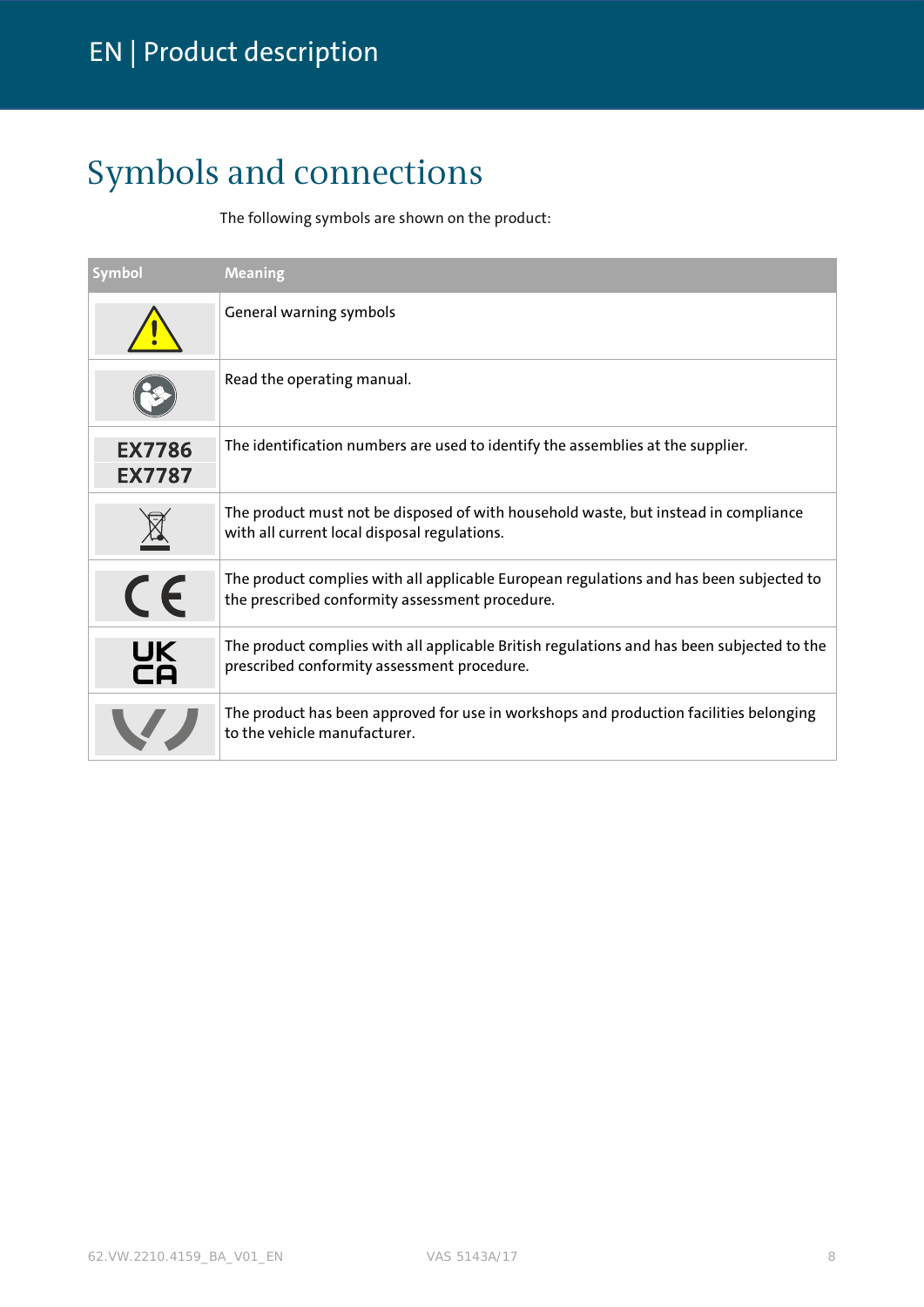# <span id="page-8-0"></span>Wiring diagram

### <span id="page-8-1"></span>Calibration adapter VAS 5143A/17-1



### <span id="page-8-2"></span>Calibration adapter VAS 5143A/17-2

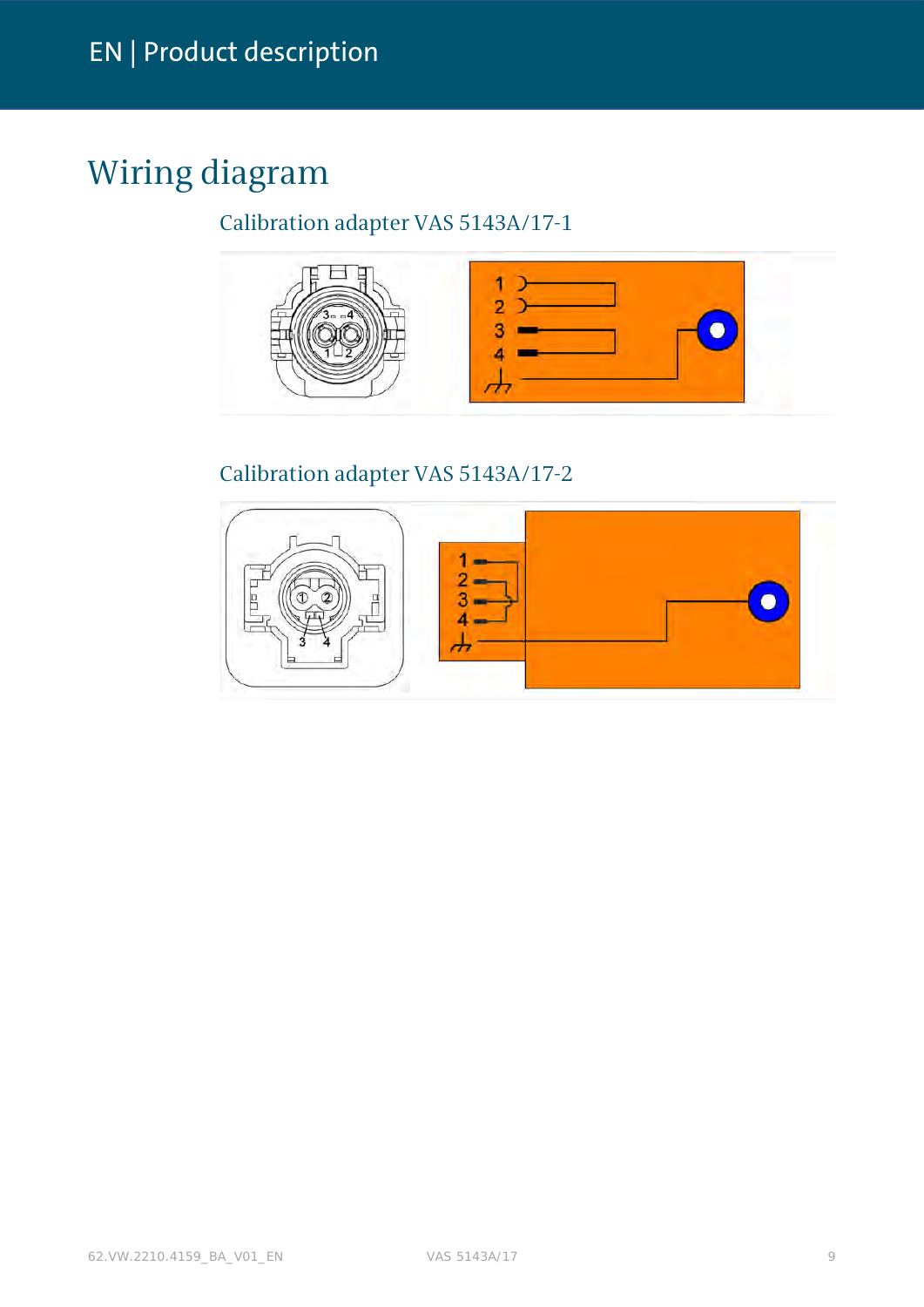# <span id="page-9-0"></span>Technical data

| <b>Rated data</b>     | <b>Values</b>                      |
|-----------------------|------------------------------------|
| Manufacturer number   | 22104159                           |
| Maximum rated voltage | <b>DC 60 V</b>                     |
| Maximum rated current | 1000 mA                            |
| Weight                | VAS 5143A/17-1: 370 g              |
|                       | VAS 5143A/17-2: 370 g              |
| Dimensions L/H/W      | VAS 5143A/17-1: 138 mm/50 mm/50 mm |
|                       | VAS 5143A/17-2: 75 mm/36 mm/36 mm  |

| <b>Ambient conditions</b> | <b>Operation</b>                                                                                                  | <b>Storage</b>                     | <b>Transportation</b>              |  |
|---------------------------|-------------------------------------------------------------------------------------------------------------------|------------------------------------|------------------------------------|--|
| Temperature               | $5^{\circ}$ C to 40 $^{\circ}$ C                                                                                  | $-20^{\circ}$ C to 60 $^{\circ}$ C | $-20^{\circ}$ C to 60 $^{\circ}$ C |  |
| Elevation above sea level | Max. 2000 m                                                                                                       | No limitation.                     |                                    |  |
| Humidity                  | Max. 80% up to 31°C,<br>decreasing linearly to<br>50% at 40°C                                                     | Max. 85%                           |                                    |  |
|                           | Condensation not permitted. Maximum permissible relative humidity: 60% in<br>environments with corrosive gas/air. |                                    |                                    |  |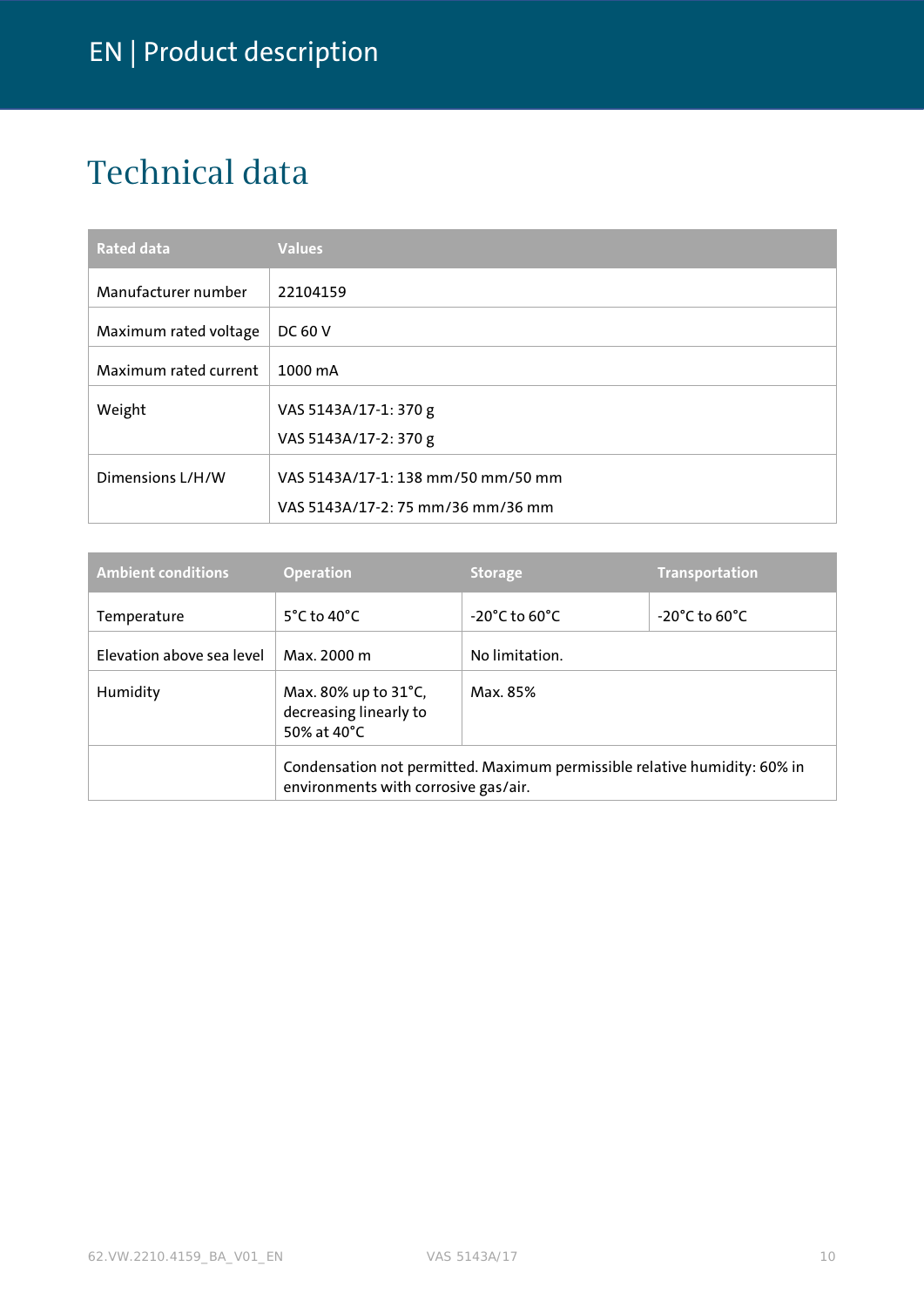### <span id="page-10-0"></span>[EN](#page-1-1) | Operation

This chapter provides information about the following activities:

- Startup
- Detaching the plug connection
- Cleaning
- Storage and transportation
- **Disposal**
- Maintenance



#### **WARNING**

#### **Danger of fatal electric shock!**

Connecting the calibration adapter causes the respective connection on the high-voltage test adapter to be short-circuited!

• Make sure that you remove the calibration adapter once you have completed the measurement!



#### **CAUTION**

#### **Risk of damage!**

Plug connections lock into place when attached.

• Unlock the plug connections before you detach them! (See chapter "Detaching the plug connections")

## <span id="page-10-1"></span>Startup

### <span id="page-10-2"></span>Connecting calibration adapter VAS 5143A/17-1

- 1. Observe th[e safety instructions.](#page-4-0)
- 2. Connect the calibration adapter VAS 5143A/17-1 to the disconnected plug of the highvoltage test adapter.
- 3. Lock the connection.
- 4. Connect a suitable measuring instrument to the laboratory safety socket.



62.VW.2210.4159\_BA\_V01\_EN VAS 5143A/17 11 You can now perform the measurements on the high-voltage test adapter.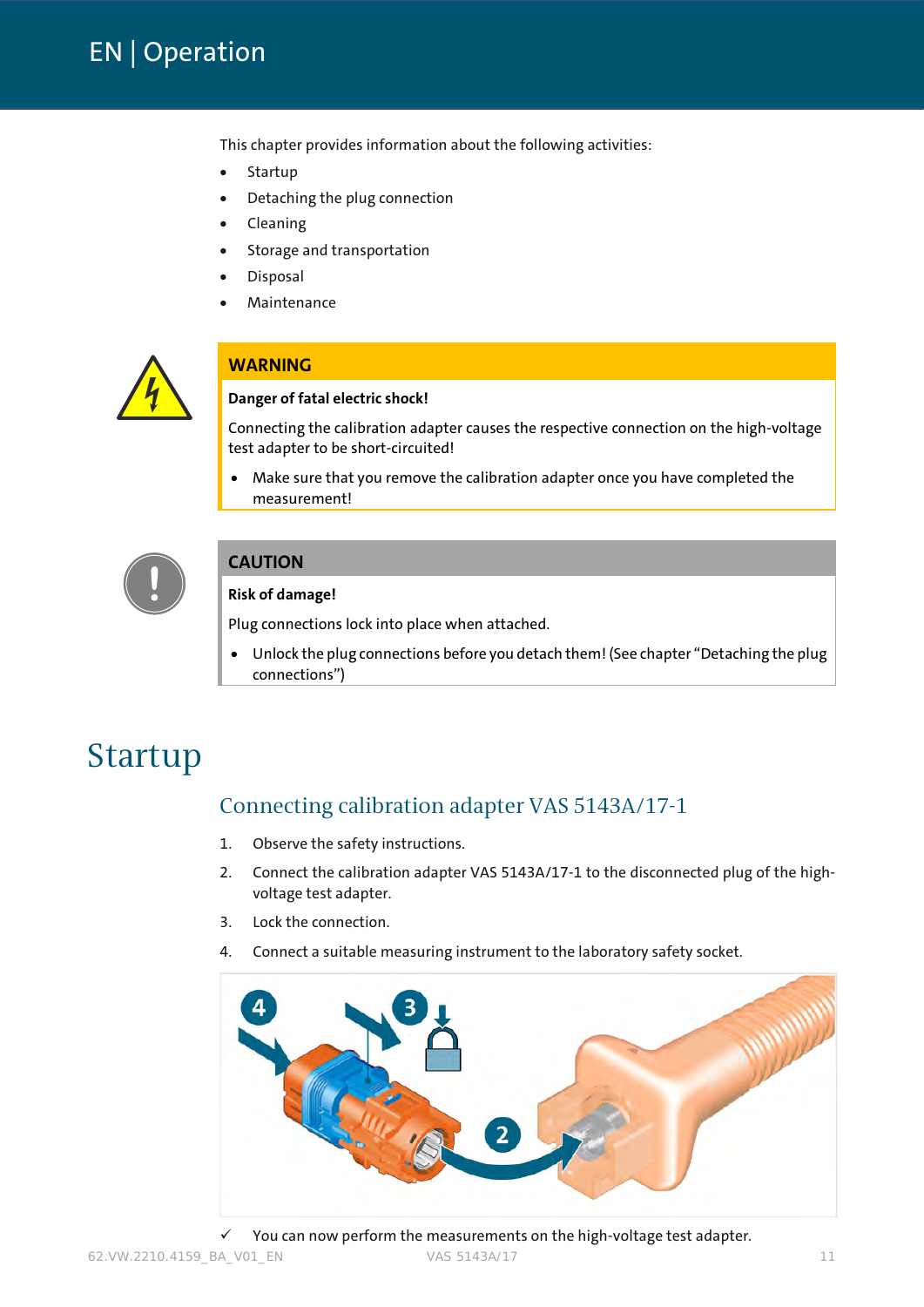### <span id="page-11-0"></span>Connecting calibration adapter VAS 5143A/17-2

- 1. Follow the [safety instructions.](#page-4-0)
- 2. Connect the calibration adapter VAS 5143A/17-2 to the disconnected plug of the highvoltage test adapter.
- 3. Lock the connection.
- 4. Connect a suitable measuring instrument to the laboratory safety socket.



You can now perform the measurements on the high-voltage test adapter.

## <span id="page-11-1"></span>Detaching the plug connections

The plug connection has a pre-locking mechanism and a main locking mechanism. To release the plug connection:

- 1. Depress the tab on the pre-locking mechanism and pull it all the way back. This releases the main locking mechanism.
- 2. Depress the tab on the main locking mechanism and pull the plug connection apart.



 $\checkmark$  The plug connection is now detached.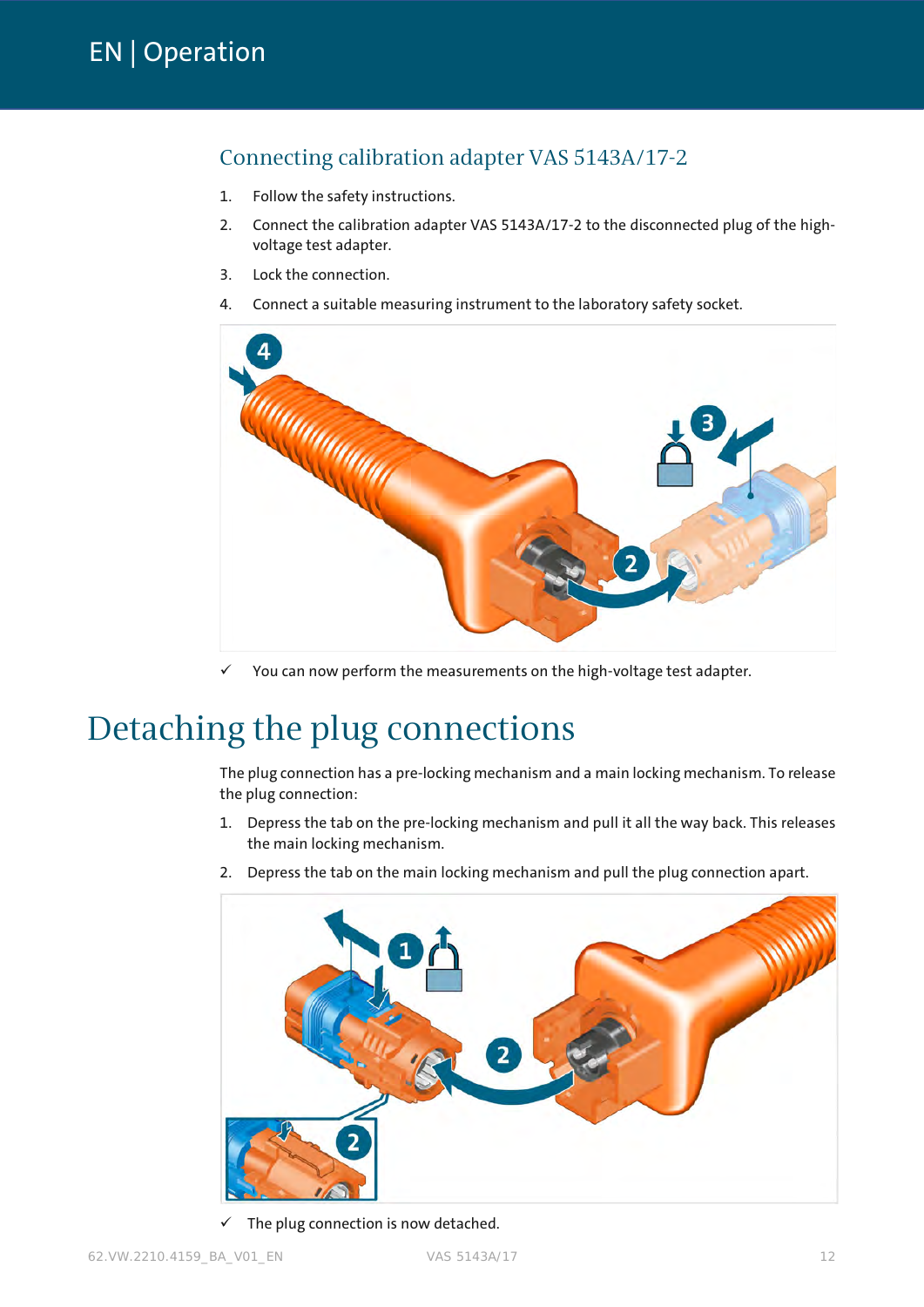## <span id="page-12-0"></span>Cleaning



### **CAUTION**

#### **Danger of electric shock!**

The electrical voltage in the product is dangerous and can cause mild injury from electric shock!

• Disconnect the product from all power sources before cleaning the product!

Observe the [safety instructions!](#page-4-0) Use only a dry cloth to clean the product.

## <span id="page-12-1"></span>Storage and transportation

Store the product in a dry and dust-free location when not in use.

## <span id="page-12-2"></span>Disposal

Observe the [safety instructions!](#page-4-0) Always dispose of the product in accordance with all local disposal regulations.

## <span id="page-12-3"></span>Maintenance

Follow th[e safety instructions.](#page-4-0) National and local requirements for regular testing must be observed.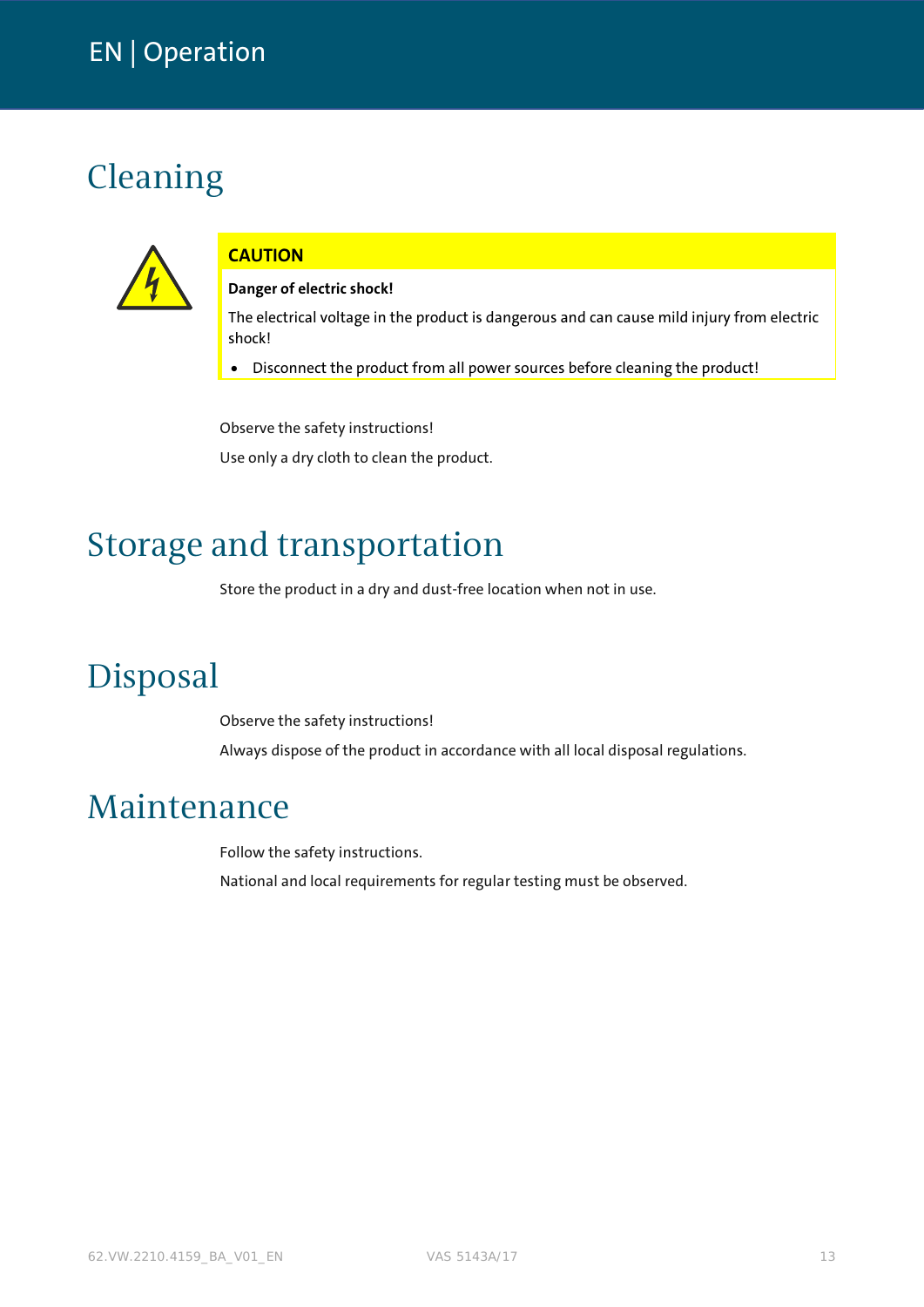## <span id="page-13-1"></span><span id="page-13-0"></span>Warranty

Stodia GmbH grants a warranty period of 24 months from the date of purchase. The warranty is valid for demonstrable defects in functional material and workmanship.

Further information on the warranty conditions can be found in the terms and conditions on the manufacturer's website.

## <span id="page-13-2"></span>Customer service

Always include the identification number with any product queries. You can find the identification number on the product.

Stodia GmbH Im Freitagsmoor 45 38518 Gifhorn, Germany

Phone: +49 (0) 5373 – 92197-0 Fax: +49 (0) 5373 – 92197-88

service@stodia.de

www.stodia.de